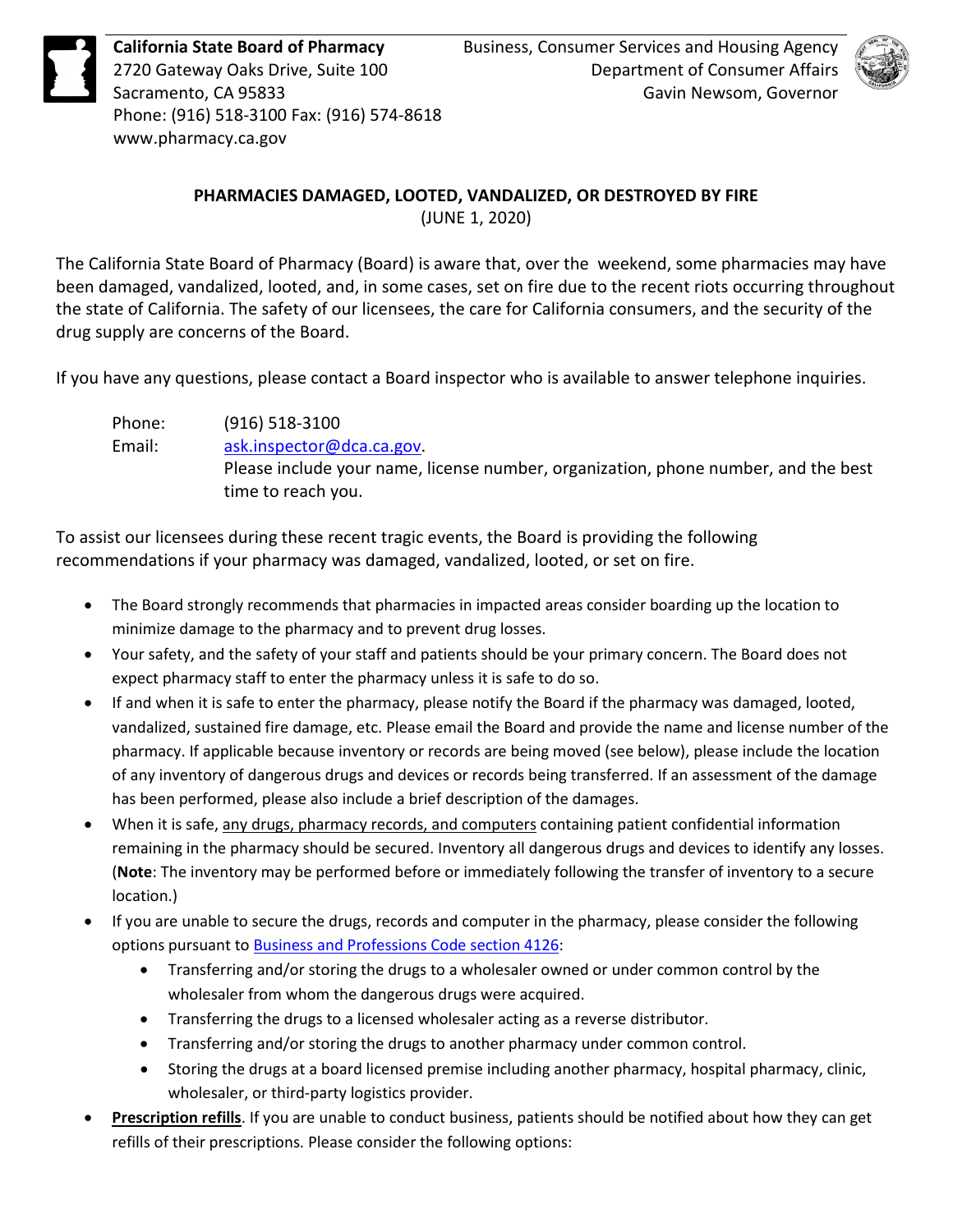- $\circ$  Another pharmacy may refill the prescription if the pharmacy shares a common electronic file without transferring the prescription.
- choice.  $\circ$  Advise the patient to contact their doctor to obtain a new prescription to fill at a pharmacy of their
- safety of the public.  $\circ$  Another pharmacy, in good faith, may furnish a dangerous drug or dangerous device in reasonable quantities without a prescription during a federal, state, or local emergency, to further the health and
- o Another pharmacy may contact the patient's prescriber to obtain a verbal or electronic prescription.
- • **Adulterated drugs**. [Business and Professions Code section 4169\(a\)\(2\)](http://leginfo.legislature.ca.gov/faces/codes_displaySection.xhtml?sectionNum=4169.&lawCode=BPC) states a person or entity shall not adulterated as set forth in Article 2 (commencing with section 111250) of Chapter 6 of Part 5 of Division 104 of the Health and Safety Code. [Health and Safety Code section 111255](http://leginfo.legislature.ca.gov/faces/codes_displaySection.xhtml?sectionNum=111255.&lawCode=HSC) states any drug or device is adulterated if it filth, or whereby it may have been rendered injurious to health. In general, if a pharmacist has reason to believe purchase, trade, sell or transfer dangerous drugs that the person knew or reasonably should have known were has been produced, prepared, packed or held under conditions whereby it may have been contaminated with that any drug was subject to extreme temperatures, humidity, tampering, etc., the drugs should be considered to be adulterated and should be quarantined for proper disposal using a licensed wholesaler acting as a reverse distributor.

Below are guidance instructions on how to handle adulterated drugs:

- When possible, secure and quarantine all drugs for assessment.
- **Drugs damaged by fire or water**. If there was a fire in the pharmacy and drugs were exposed to high prescriptions waiting to be picked up. temperatures or water damage, they are considered adulterated and they should be quarantined for proper disposal using a licensed wholesaler acting as a reverse distributor. This includes filled
- **Drugs accessed by unauthorized individuals**. If there is evidence that unauthorized people were in the disposal, including filled prescriptions that are waiting to be picked up. drug storage area, consideration should be given to determine if the drugs that are not in sealed manufacturer containers are considered adulterated. If so, they should be quarantined for proper
- **Phiam 2** Drugs requiring refrigeration. If there is any evidence of improper temperature storage, the drugs in the wholesaler acting as a reverse distributor. refrigerator are considered adulterated and should be quarantined for proper disposal using a licensed
- Enforcement Administration (DEA), and your business insurance provider to determine if any of the drugs need to be examined as evidence. **Before destroying any adulterated drugs, you should check with local law enforcement, the Drug**
- • **Reporting crimes**. All crimes should be reported to local law enforcement, especially theft of controlled substances. Save any security video for the police or DEA.
- • **Reporting controlled substance losses**. Pharmacies are required to report all losses of controlled substance to the Board and DEA.
	- • The DEA requires pharmacies to report all theft and significant losses of controlled substance within 1 business day using the DEA Form 106.
	- The Board requires pharmacies to report all losses of controlled substances within 30 days.
- • **Operating at a temporary location**. If it is unsafe to continue to operate at your current location, consider the following: